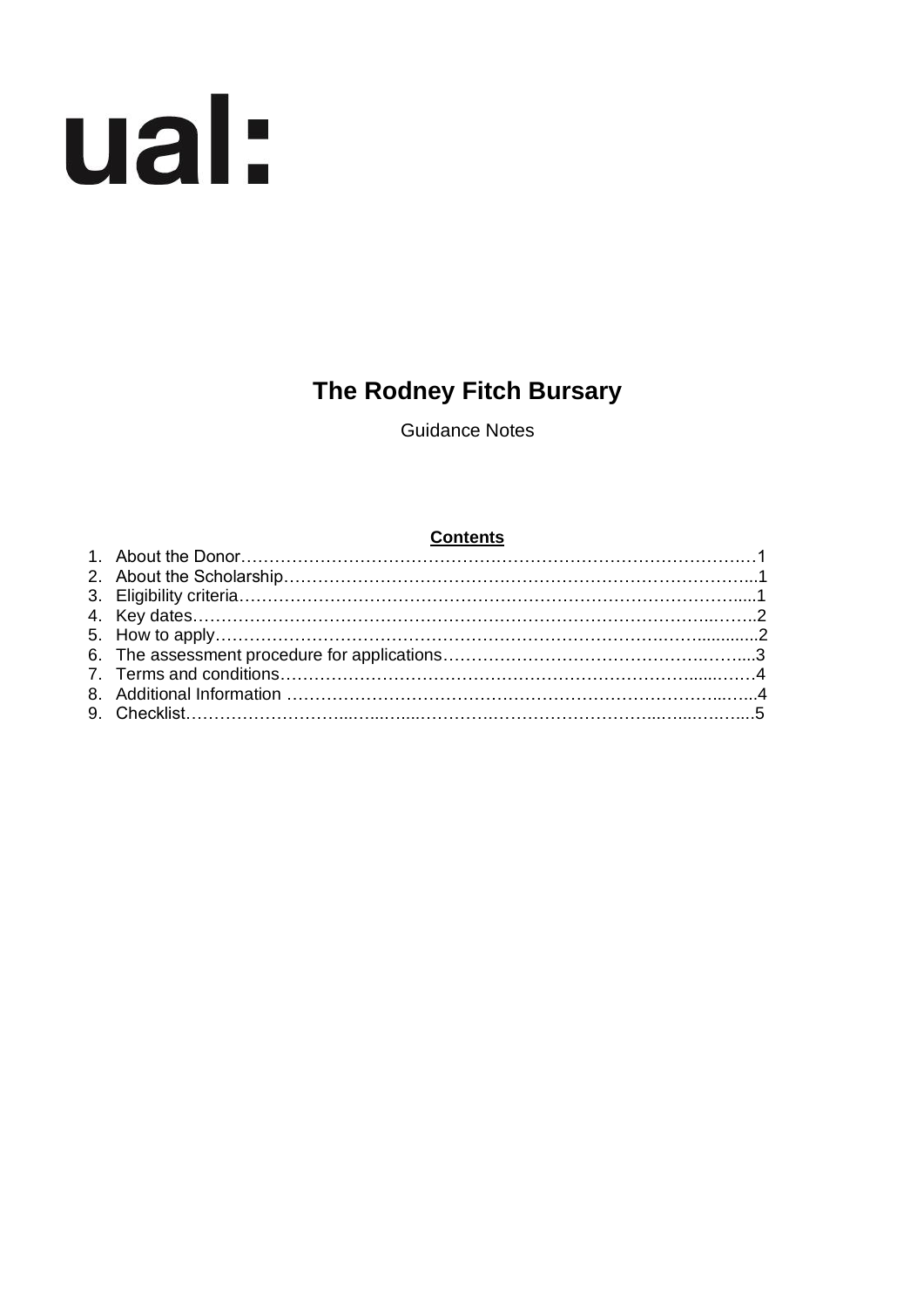#### **About the Donor**

Rodney Arthur Fitch (1938-2014), retail design entrepreneur, studied architecture and building, furniture, interior and theatre design at various London colleges of art and design, including Central Saint Martins.

In 1972 Rodney founded his firm, Fitch and Company Design Consultants, which as Fitch grew to become one of the largest and best-known design brands. During some 40 years of practice, Rodney built an unmatched portfolio of successful projects and connections across public and commercial sectors and geographies.

Rodney had a commitment to education and was influential on advisory and trustee boards including St Martins School of Art and University of the Arts, London (formerly The London Institute).

#### **About the Scholarship**

- **£3,000**
- For living expenses and course costs
- For 1 **Home** student
- Progressing from the first year to the second year of **MA Industrial Design** course at **CSM**

The bursary will be assessed on the basis of financial need and academic merit. It will provide a contribution towards living expenses and course costs for the second year of the course.

Applications are welcome from those who are in financial hardship and those who will benefit from postgraduate studies to realise their full potential.

#### **Eligibility criteria**

To be eligible for Rodney Fitch Bursary students must be:

- Be ordinarily resident in the **UK** (living in or predominantly tied to) the UK for most of the three years before your course is due to start
- **AND**
	- Considered a Home student for tuition fee purposes
- **AND**
	- Currently Enrolled on the full-time MA Industrial Design course at Central Saint Martins, progressing from Year 1 to Year 2 of the course in September 2022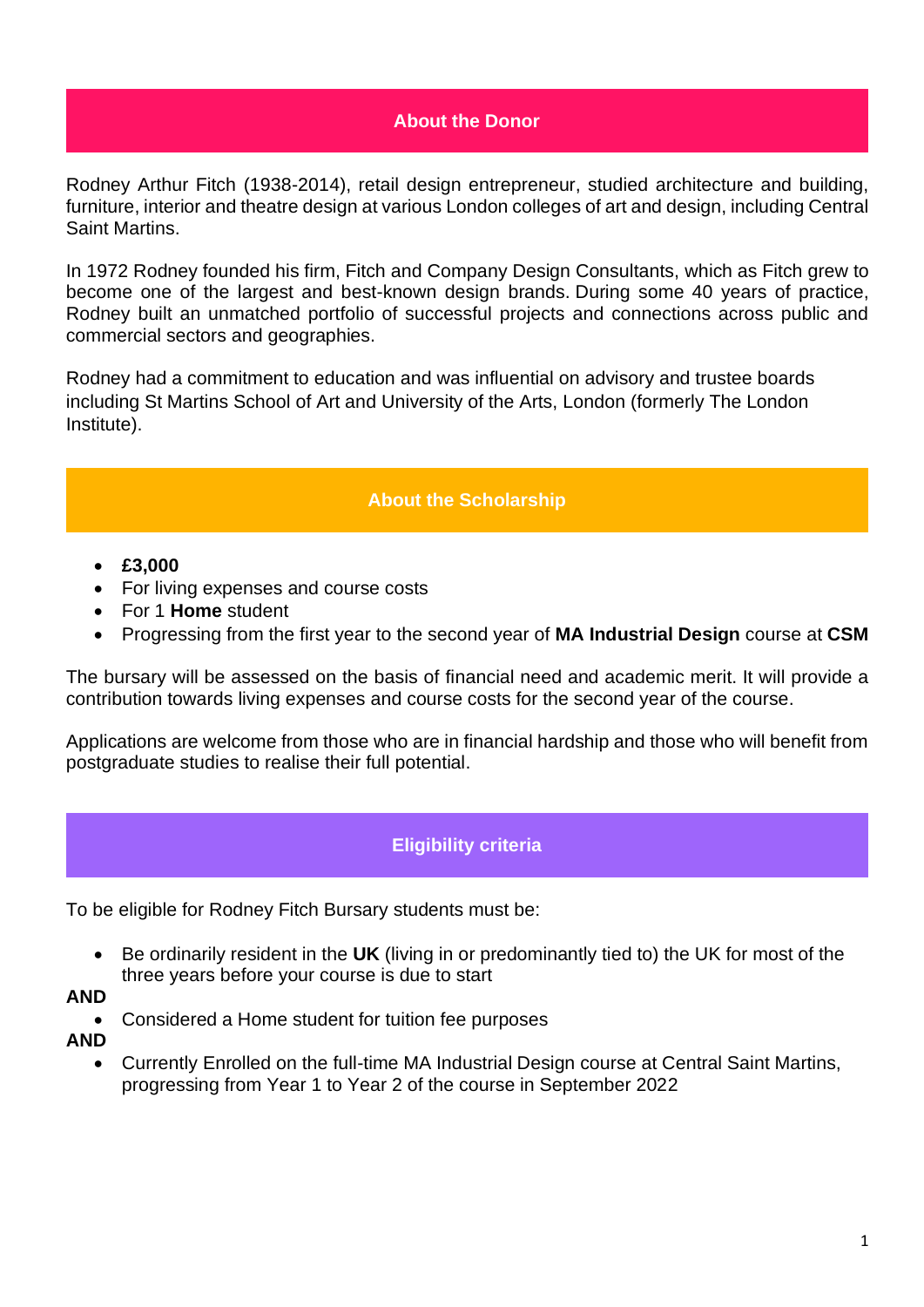**Key Dates**

Closing date:

All applications must be received by **Monday 6 June 2022 N.B.** We cannot accept applications that are incomplete or arrive late

#### **How to apply**

Applications for this scholarship must be made by filling in an online application form via the funding tab in the [UAL Student Portal](https://sits.arts.ac.uk/urd/sits.urd/run/SIW_LGN)

In addition to the online application form, you will need to upload the following supplementary materials:

- 1. An electronic portfolio uploaded on the Student Portal containing **one PDF document [20MB maximum]** which should be an example of what you consider to be your best work for the Selection Panel to review. It must include:
	- $\circ$  a title page with your name and course title
	- o an introductory page of no more than 500 words explaining your work, methodology and inspiration
	- o **For image based courses**, your upload should have up to 15 pages of images with **each image** numbered and clearly labelled showing the date of production and, if relevant, title, size and materials used in the original piece
	- o **For theory based courses**, an essay/written project of what you consider to be your best work for the Selection Panel to review
	- o Your portfolio can be a combination of images and essays if necessary.
- 2. A copy of your most up to date Curriculum Vitae (CV) or Résumé (uploaded to the student portal)
- 3. Evidence of your household income (uploaded to the student portal) Examples:
	- i. Student's bank statements for the last 3 months *and*
	- *ii.* Parent's or Partner's most recent pay slips for the last 3 months *or*
	- iii. Parent's or Partner's annual tax statements *and*
	- iv. External scholarships *and*
	- v. Investments, bonds and savings for parents/partner and student

**N.B.** If you are a **dependant** then your household income includes the income of your parent(s) / guardian(s). If you are an **independent student**, your household income includes the income of your partner

 4. Evidence of medical condition (if applicable, uploaded to the student portal) Examples:

vi. Doctors' / Hospital letters

**N.B.** These should be from a qualified medical practitioner, signed, dated, and from within the past 3 months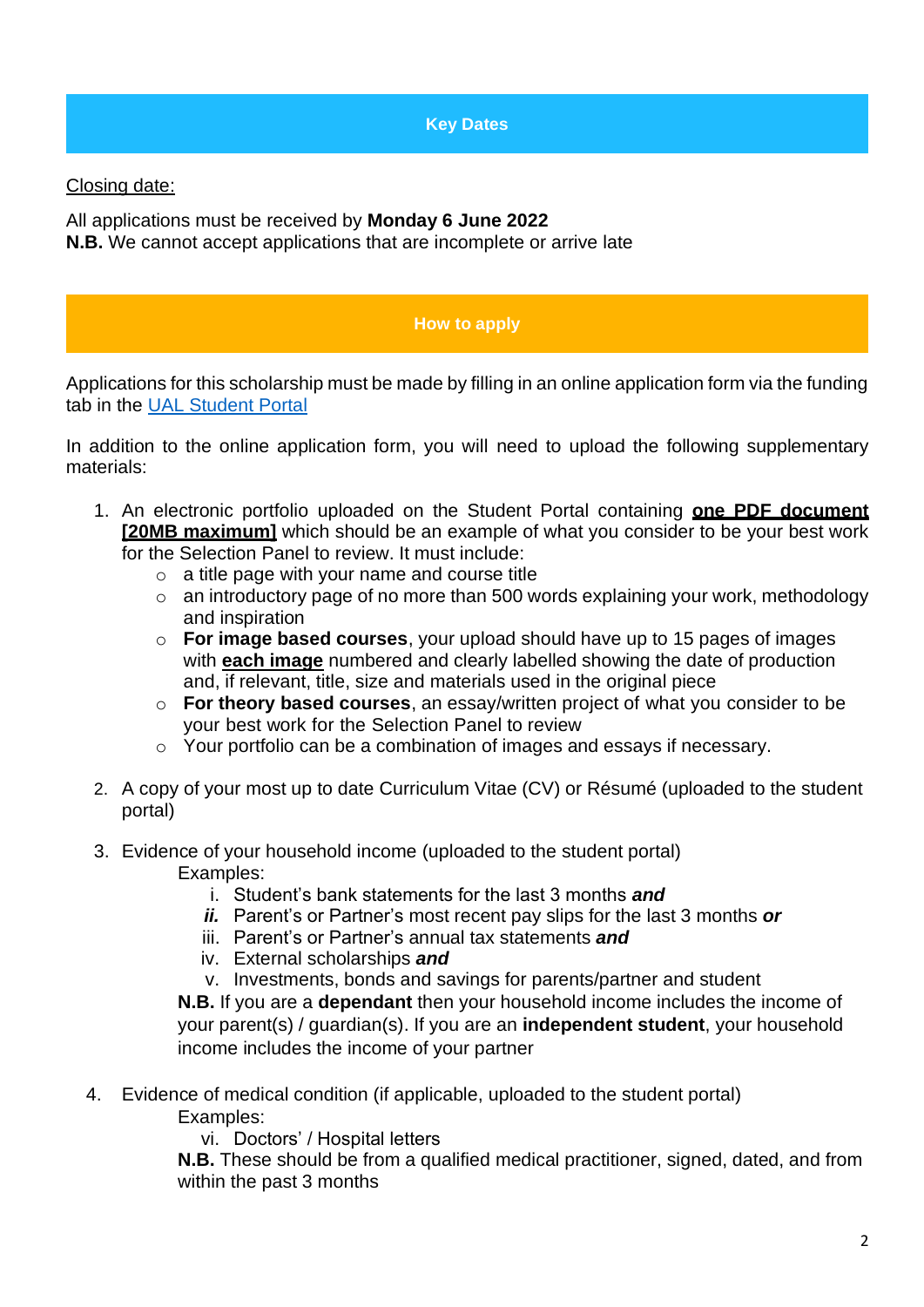- 5. Evidence of financial hardship**\*** (if applicable, uploaded to the student portal) Examples:
	- i. Credit card statements
	- ii. Overdrafts
	- iii. Expenditure
	- iv. Overdue rent letters
	- v. Bailiffs / debt collection letters
- 6. Evidence of residency covering a 3-year period (uploaded to the student portal) Examples:
	- i. Driver's license
	- ii. letter or certificate from your school, college, university or other accredited educational or training organisation showing the dates you enrolled, attended and completed your course
	- iii. Annual tax statements covering a period of 3 years
	- iv. Official letter on letter-headed paper

**N.B.** You can combine different documents to ensure you cover a 3-year period by providing one document for each year of residency

#### **NB: If you have any technical issues when uploading your supporting documents to the student portal, please upload your documents via our [online enquiry form](https://forms.arts.ac.uk/funding-student-enquiry-form/)**

\*Financial hardship refers to unexpected events or unforeseen changes that have negative impacts on cash flow or finances. For example: changes in income or expenditure, changes in employment status (such as losing a job or having hours reduced). This does not include last month's rent or bills.

#### **The assessment procedure for applications**

Step 1:

After you submit your application, it will initially be assessed by the Student Funding Service at University of the Arts London, to ensure all supporting documents have been submitted.

**N.B.** further information may be requested at a later date in order to complete the assessment.

Step 2:

An assessment panel will then assess the applicants for the award based on academic merit and creative excellence.

Step 3:

The panel will make their final selections by marking the quality of application and the readiness of the applicant to achieve highly in the discipline.

#### **Terms and conditions of The Rodney Fitch Bursary**

The following terms and conditions apply to acceptance onto the Rodney Fitch Bursary:

• The bursary will provide a contribution towards living expenses and course costs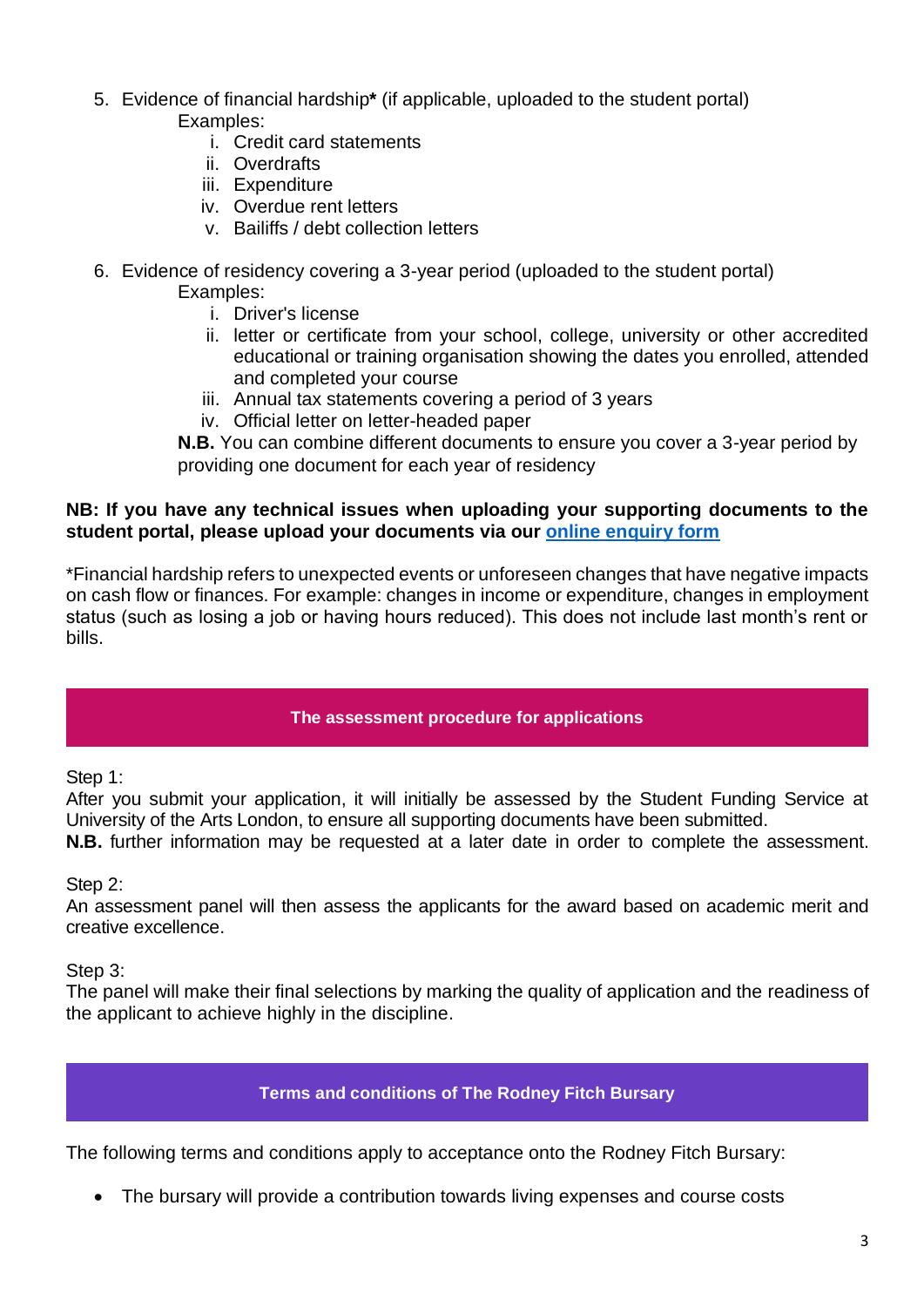- Living expenses and course costs payments will be paid in termly instalments to the award recipient
- Applicants must enrol on the course in the same academic year for which they have applied for funding. Failure to do so will result in either:
	- o The application being rejected
	- **OR** 
		- o The award being withdrawn
- UAL will share personal data from completed scholarship application forms and portfolios of award applicants with the award donor. Information on academic progress and final results of scholars may be shared with the award donor. **N.B.** It cannot be guaranteed that applicants or scholars data will be as protected as it would be within the European Economic Area if the trustees of the donor are based outside of the European Economic Area
- Award recipients cannot be in receipt of more than one UAL affiliated or administered award. Applicants can apply for more than one award, but if offered more than one UAL affiliated or administered award, the recipient will need to choose which to receive
- Applicants can be in receipt of a UAL award and a non-UAL award (subject to the terms and conditions of the non-UAL award)
- Award recipients are expected to attend all timetabled classes and tutorials. The only exception to this is periods of absence due to illness and extenuating circumstances. Attendance will be monitored and any student with a poor attendance record may risk their award being terminated
- Award recipients are expected to attend a small number of College and University events to promote scholarship support to potential donors and to meet with scholarship supporters at these events (both during and after completing their course)
- The award will be terminated if registration/enrolment lapses on any grounds other than a temporary suspension of study due to extenuating circumstances **N.B.** Any absence due to extenuating circumstances must follow university [procedures](https://www.arts.ac.uk/study-at-ual/academic-regulations/course-regulations/extenuating-circumstances-and-time-out)
- No applicant for the award should make any decisions regarding their enrolment, financial arrangements, accommodation or other matters that rely on the outcome of their application being successful
- All applicants will be informed of the final decision via email

#### **More Information**

Please contact the Student Funding Service via our [online enquiry form](https://forms.arts.ac.uk/funding-student-enquiry-form/) for assistance or with any queries relating to the application process and this scholarship, or visit our [Scholarships Search](http://www.arts.ac.uk/study-at-ual/student-fees--funding/scholarships-search/) page.